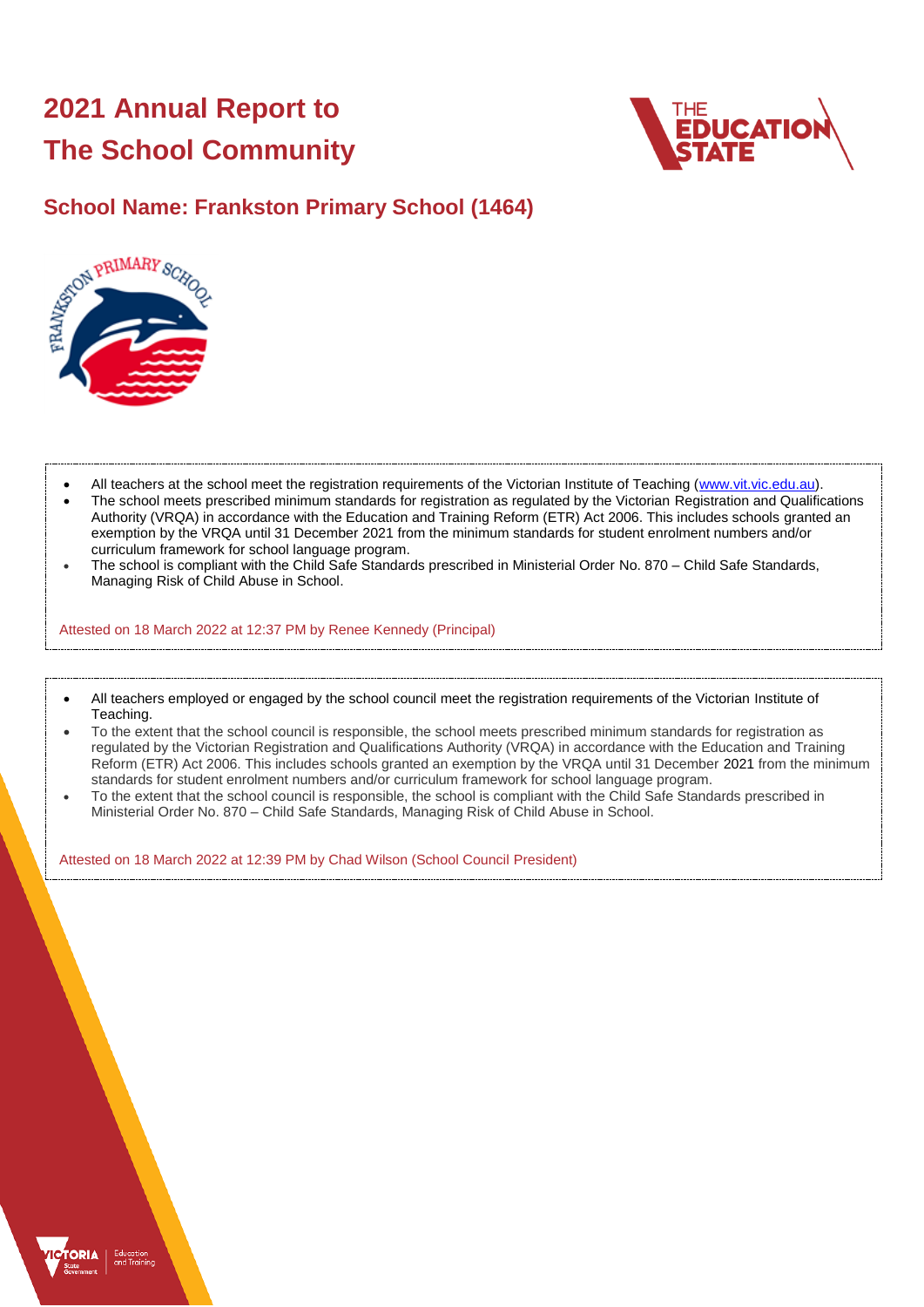

# How to read the Annual Report

# What does the *'About Our School'* commentary section of this report refer to?

The 'About our school' commentary provides a brief background on the school, an outline of the school's performance over the year and future directions.

The 'School Context' describes the school's vision, values and purpose. Details include the school's geographic location, size and structure, social characteristics, enrolment characteristics and special programs.

The 'Framework for Improving Student Outcomes (FISO)' section includes the improvement initiatives the school has selected and the progress they have made towards achieving them through the implementation of their School Strategic Plan and Annual Implementation Plan.

### What does the *'Performance Summary'* section of this report refer to?

The Performance Summary includes the following:

#### **School Profile**

- student enrolment information
- the school's 'Student Family Occupation and Education' category
- a summary of parent responses in the Parent Opinion Survey, shown against the statewide average for Primary schools
- school staff responses in the area of School Climate in the School Staff Survey, shown against the statewide average for Primary schools

#### **Achievement**

- English and Mathematics for Teacher Judgements against the curriculum
- English and Mathematics for National Literacy and Numeracy tests (NAPLAN).

#### **Engagement**

Student attendance at school

#### **Wellbeing**

Student responses to two areas in the Student Attitudes to School Survey:

- Sense of Connectedness
- Management of Bullying

Results are displayed for the latest year and the average of the last four years (where available). As NAPLAN tests were not conducted in 2020, the NAPLAN 4-year average is the average of 2018, 2019 and 2021 data in the 2021 Performance Summary.

### Considering COVID-19 when interpreting the Performance Summary

The Victorian community's experience of COVID-19, including remote and flexible learning, had a significant impact on normal school operations in 2020 and 2021. This impacted the conduct of assessments and surveys. Readers should be aware of this when interpreting the Performance Summary.

For example, in 2020 and 2021 school-based surveys ran under changed circumstances, and NAPLAN was not conducted in 2020. Absence and attendance data during this period may have been influenced by local processes and procedures adopted in response to remote and flexible learning.

Schools should keep this in mind when using this data for planning and evaluation purposes.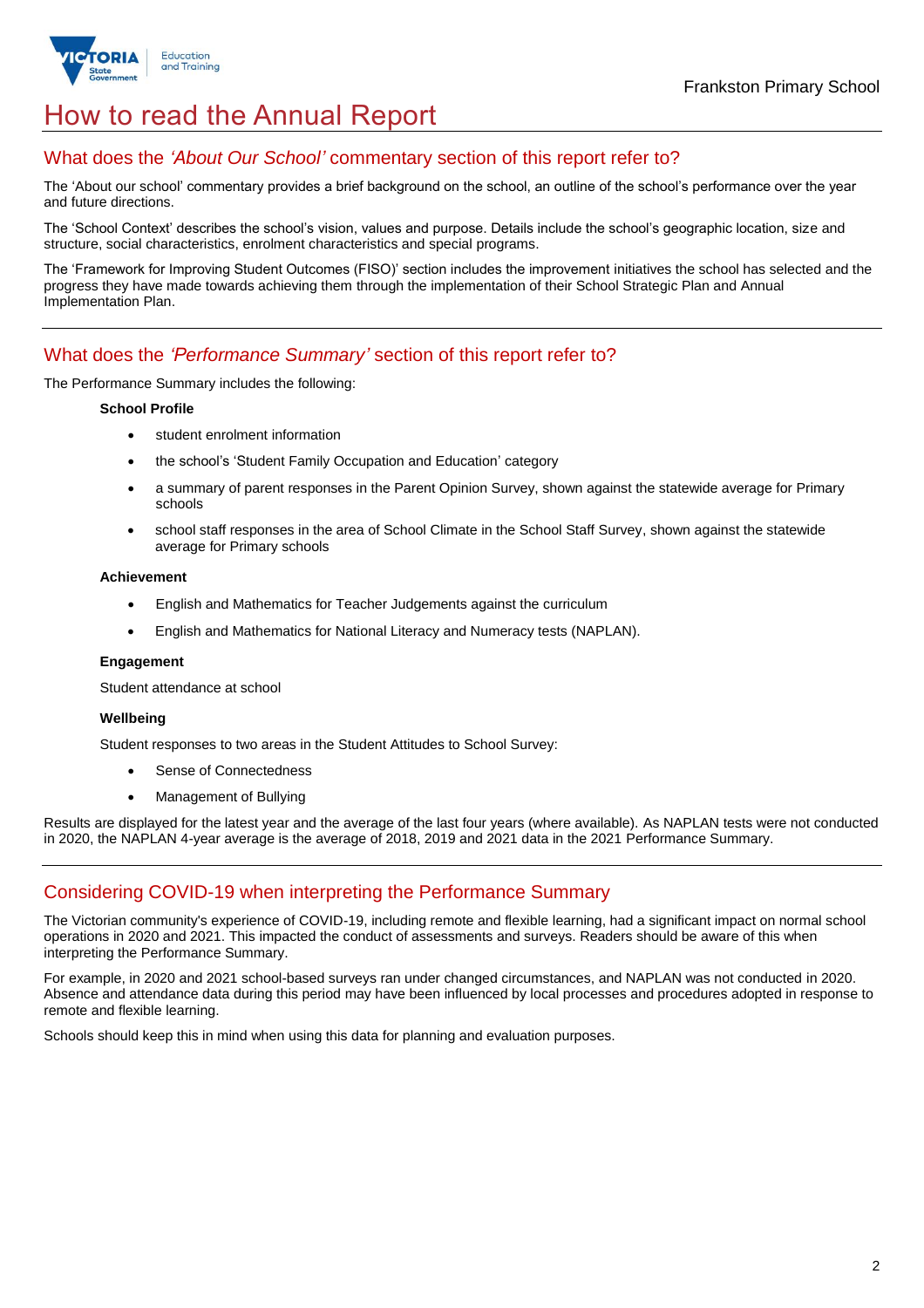

# How to read the Annual Report (continued)

### What do *'Similar Schools'* refer to?

Similar Schools are a group of Victorian government schools with similar characteristics to the school.

This grouping of schools has been created by comparing each school's socio-economic background of students, the number of non-English speaking students and the school's size and location.

# What does *'NDP'* or '*NDA*' mean?

'NDP' refers to no data being published for privacy reasons or where there are insufficient underlying data. For example, very low numbers of participants or characteristics that may lead to identification will result in an 'NDP' label.

'NDA' refers to no data being available. Some schools have no data for particular measures due to low enrolments. There may be no students enrolled in some year levels, so school comparisons are not possible.

Note that new schools only have the latest year of data and no comparative data from previous years. The Department also recognises unique circumstances in Specialist, Select Entry, English Language, Community Schools and schools that changed school type recently, where school-to-school comparisons are not appropriate.

# What is the *'Victorian Curriculum'*?

The Victorian Curriculum F–10 sets out what every student should learn during his or her first eleven years of schooling. The curriculum is the common set of knowledge and skills required by students for life-long learning, social development and active and informed citizenship.

The Victorian Curriculum is assessed through teacher judgements of student achievement based on classroom learning.

The curriculum has been developed to ensure that school subjects and their achievement standards enable continuous learning for all students, including students with disabilities.

The 'Towards Foundation Level Victorian Curriculum' is integrated directly into the curriculum and is referred to as 'Levels A to D'.

'Levels A to D' may be used for students with disabilities or students who may have additional learning needs. These levels are not associated with any set age or year level that links chronological age to cognitive progress (i.e., there is no age expected standard of achievement for 'Levels A to D').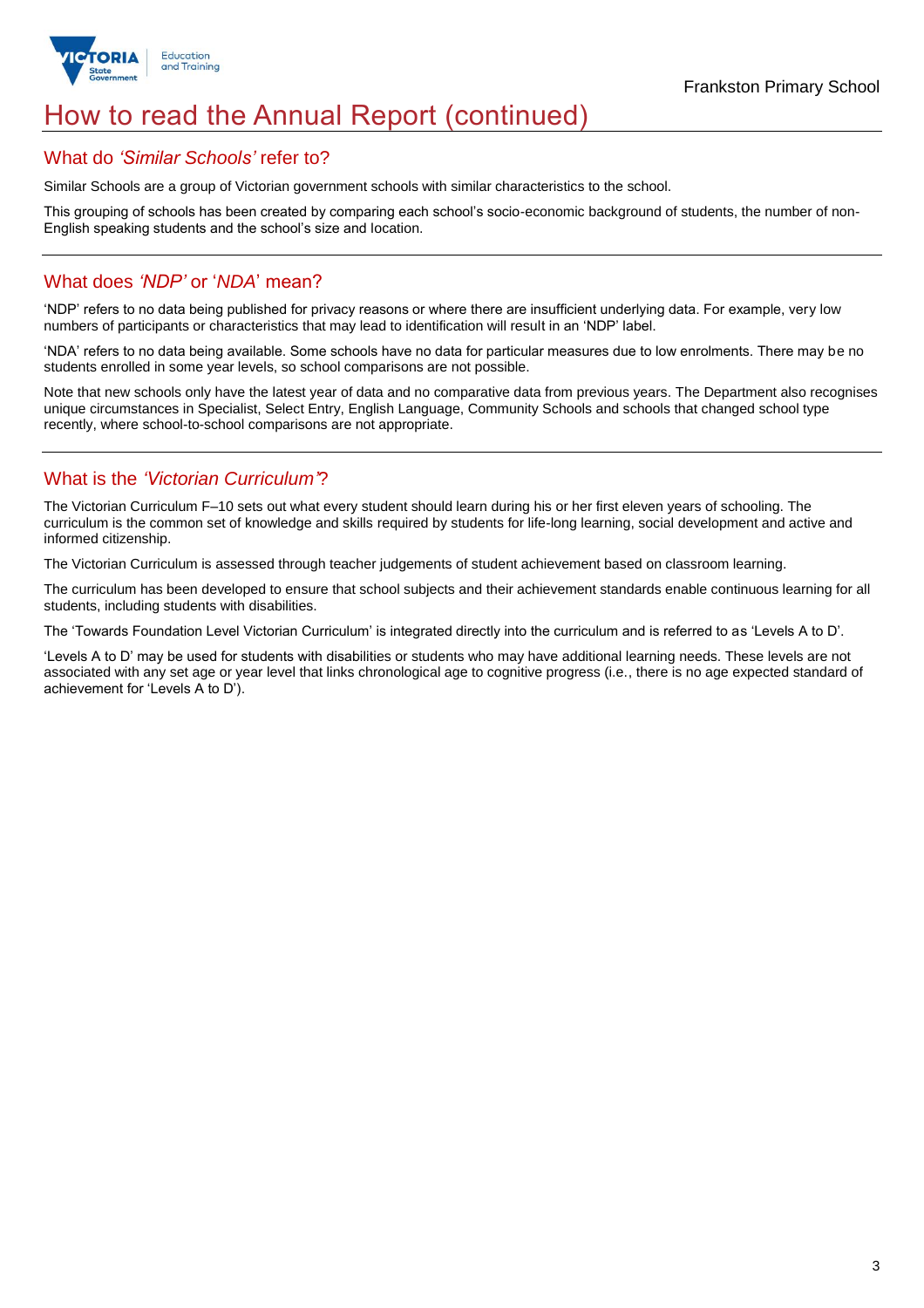

# **About Our School**

# School context

Frankston Primary School was established in 1874 and is located adjacent to the Frankston Business District and its many community facilities, providing convenient location and access to the Frankston Arts Centre, Emergency Services, Frankston Beach, Beauty Park, Monash University, Bayside Shopping Centre, public transport and many other community services conducive to authentic educational opportunities.

Frankston Primary School's vision is to strive for educational excellence – empowering our students to achieve their personal best in an inclusive, supportive and caring environment.

As a school we have a strong commitment to building a connected and inclusive school community, connecting with our parent and wider community and promoting parent and carer participation and involvement, activating high level student literacy and numeracy achievement, developing students' personal and social capabilities and emotional resilience and inspiring student learning and creativity.

Our school embraces the values of: Community, Aspire, Optimism, Respect, Resilience and Empathy. These values provide the framework to place our students in the best possible position for their future.

In 2021, the school's enrolment was 240 students, 126 female and 114 male. 15 percent of students had English as an additional language, 5 percent were Aboriginal or Torres Strait Islander and the school has two international students enrolled through the year. The overall school socio-economic profile based on the school's Student Family Occupation and Education Index (SFOE) is Medium. The staffing profile is made up of 2 Principal Class, 1 Learning Specialist, 15 EFT teachers and 7 Educational Support Staff, including the Business Manager, one office clerical staff and 5 integration aides (6.2 EFT). Frankston Primary School does not currently have staff who identify as Aboriginal or Torres Straight Islander.

In 2021 there were 11 classes supported by co-curricular programs in Physical Education, Visual Arts, Performing Arts and LOTE which delivers a French Language. Due to COVID-19 restrictions, most of our extra-curricula programs were not able to be offered in 2021 due to impact of COVID-19 and remote learning. Camp Australia conducts a Before and After School Care Program for families within our school and a neighbouring school. Other schools and community groups utilise our school facilities and our original Old School House is open for outside educational programs.

Students are provided the opportunity to participate in a range of extra-curricular activities including school production, athletics, camping programs, sporting events, school choir and school aerobics squad. The school proudly celebrated the Frankston Primary School Aerobics squad becoming the National Champions in 2021. We also celebrated being a Melbourne Arts Centre partner school in 2021 and look forward to this partnership supporting our Arts programs again in 2022.

Our school is proud of our well-maintained buildings, facilities and grounds including beautiful established trees, a synthetic grass oval and basketball court, acrylic netball/volleyball court, renovated male student toilets with plans for renovating female student toilets in 2022.

### Framework for Improving Student Outcomes (FISO)

Frankston Primary School was able to continue a sound focus on a number of our areas across the Framework for Improving Student Outcomes (FISO) dimensions throughout the 2021 year despite varying impact from COVID-19. Below is a summary of our progress with relevance to the FISO improvement initiatives.

### EXCELLENCE IN LEARNING AND TEACHING

Building Instructional Model

The school continued to develop milestones in teacher practice embedding the Reading Instructional Model, with teachers reflecting they felt empowered to implement new strategies within classrooms and that professional learning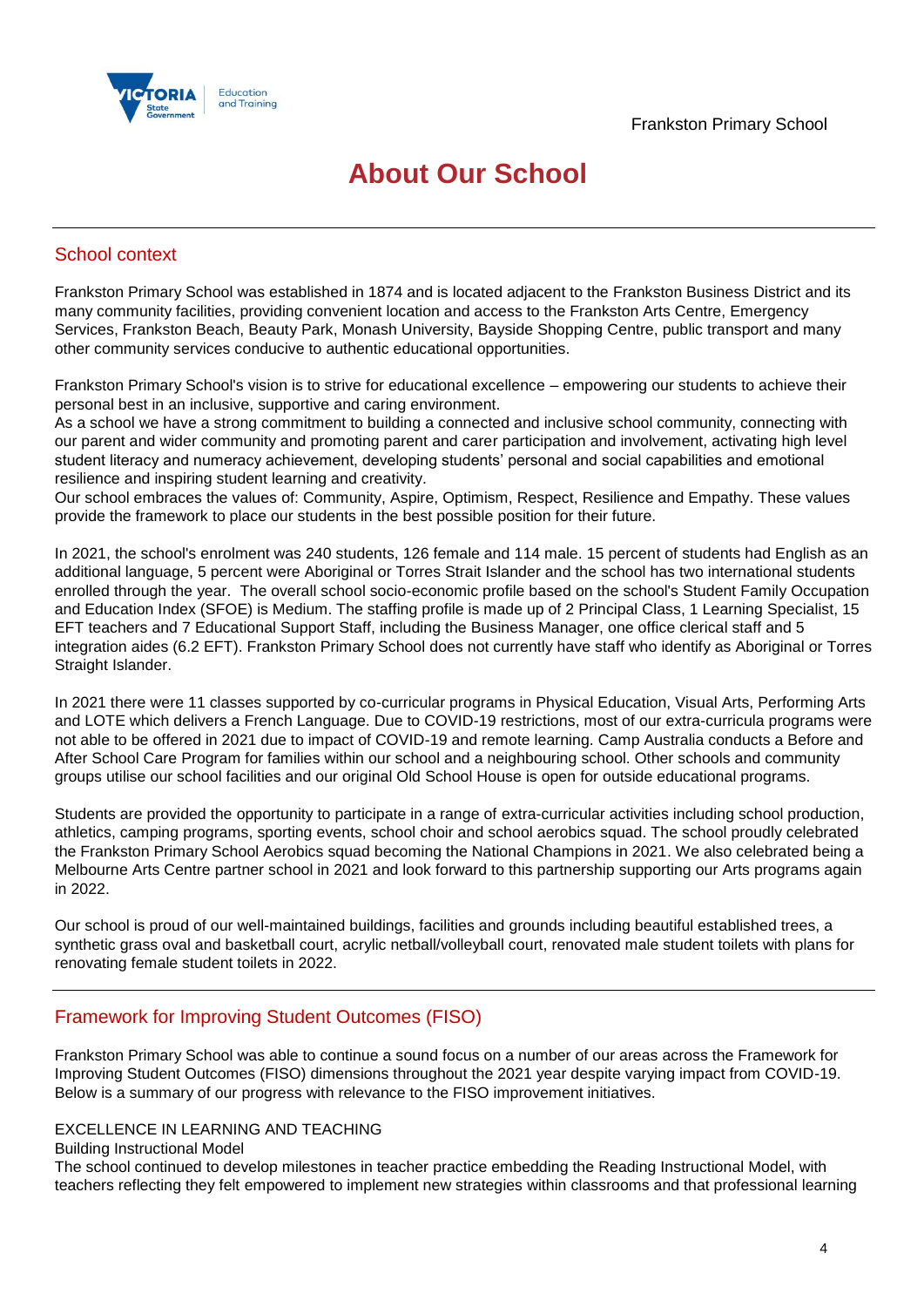

supported the development of key improvement strategies and school-wide consistent implementation of the instructional model. The school continued implementation of our Orton Gillingham structured synthetic phonics program in Foundation and began implementation across our 1/2 cohort, developing consistent implementation across the junior school even through the impact of COVID and remote learning. Embedding a consistent P – 2 and 3 – 6 Reading instructional model will continue to be a focus for the school into 2022.

Late 2021, the school also focused on developing a clear and consistent Numeracy Instructional Model led by our Primary Maths Specialist (PMS) Teachers, with all teachers participating in numeracy focused professional learning facilitated by our two PMS teachers. A clear focus on building numeracy practice will also continue into 2022 as a key priority for the school.

#### Coaching and Peer Observation - Building Teacher Practice

The school's coaching culture was supported through GROWTH coaching professional learning for the Principal and Learning Specialist. The school's Learning Specialist supported the building of individual and Team capacity through scheduled and timetabled coaching, with teachers reflecting this as having a positive impact supporting a culture of reflection and in building Team collaboration and individual teacher practice. Teaching Teams reflected positively that leadership valued and supported the development of a coaching and peer observation culture and this was supported through professional learning for middle leaders, time allocation support to staff, development of clear structures and processes, and developing a high level culture of trust among staff. Elements of the school's work in Peer Observation was hindered due to the impact of remote learning. In 2022 the school will invest further in middle leader GROWTH coaching professional learning and peer observation to continue to sustain a coaching culture supporting the building of teacher capacity.

#### Data Literacy - Building Teacher Capability

The school continued to focus on building staff data literacy through the introduction and implementation of structured weekly data reviews and 5 Weekly Team Data Reviews that focused on reviewing individual student growth utilising a range of assessment data. Teaching Teams reflected this practice supported Teams to collaborate and reflect on teacher practice and increase their data literacy skills. Student Learning Progress Reading Reports were instrumental in improving targeted curriculum planning and ongoing formative assessment practice.

The 2021 School Staff Survey reflected a building of teacher collective efficacy practice, skills to measure impact of teaching, understanding how to monitor and analysing data to impact teaching and learning. Parent survey data reflected increased teacher communication, effective teaching and stimulating learning environment.

#### Remote Learning

The school remained highly adaptable in moving in and out of remote learning through the year. Remote learning delivery through 2021 included daily webEX teaching of literacy and numeracy, enabling high level teaching during these periods. The Tutor Learning Initiative continued to be delivered through an online environment throughout all remote learning periods. The school ensured a high level focus on student wellbeing, with all staff and leadership connecting students and families through various methods - overall student engagement continued to remain high through 2021. The school remained flexible within their approach to remote learning, onsite learning and supporting the Frankston Primary School community.

#### POSITIVE CLIMATE FOR LEARNING

#### Happy, Healthy and Resilient Kids

Our school continued to improve student attendance through 2021, with students showing high engagement in their learning either through online remote delivery or through learning packs provided. and online remote learning. Students were provided weekly physical participation activities to encourage physical activity during remote learning periods and our Engagement Zone Grids provided support for families to be involved in their children's learning through open activities that provided fun, choice and variety including creativity, health and wellbeing. Teachers implemented varying ways to utilise 'circle time' and peer connection during remote learning, providing opportunities and a focus on peer connecting. High level support was a high priority for onsite learning students and supported through ES staff, onsite staff and AP Wellbeing. Student Engagement was also supported through focused webEX sessions. Feedback through Class Dojo / Google Classroom was integral to student engagement and connectedness.

The Attitudes to School Survey 2021 reflects positive data for the variable 'Sense of Connectedness' - 83%, with this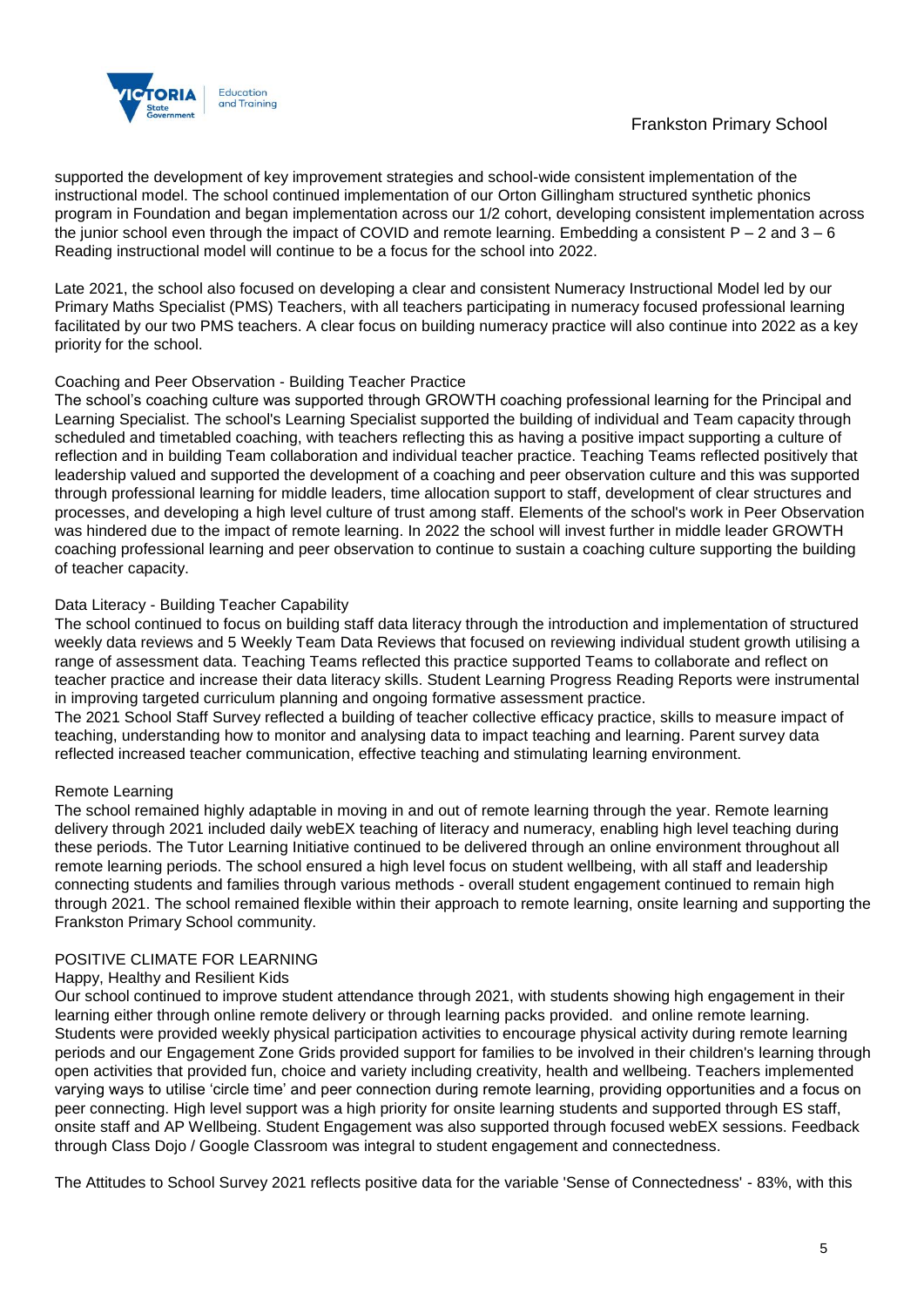

data data reflecting above Similar Schools (77%) and above State (80%).

# Achievement

The school's Strategic Plan goals are to improve student learning outcomes in Literacy and Numeracy.

Teacher Judgement data indicates the percentage of students working at or above age expected standards in English and Mathematics:

- \* English Years Prep to Grade 6 76.6%, slightly below Similar Schools at 80.8%
- \* Mathematics Years Prep to Grade 6 86.9%, above Similar Schools at 80% and State at 84.9%.

NAPLAN data includes achievement of students within the top three bands. Note, that NAPLAN tests were not conducted in 2020, hence the 4 year average is the average of 2018, 2019 and 2021 data.

- \* Reading Year 3 75%, above Similar Schools at 70.2%
- \* Reading Year 5 62.8%, above Similar Schools at 60.6%
- \* Numeracy Year 3 47.9%, below Similar Schools at 61.8%
- \* Numeracy Year 5 44.9%, below Similar Schools at 50.4%.
- \* NAPLAN High Learning Gain reflects below Similar Schools.

During 2021 the school worked hard at building excellence in learning and teaching, and the 2021 Student Opinion Survey reflected:

- \* 90% for 'differentiated learning challenge' above 86% for similar schools and state
- \* 90% for 'effective teaching time' above 85% for similar schools and state
- \* 87% for 'stimulated learning environment' above 78% for similar schools and 79% for state
- \* 90% for 'self regulation and goal setting' above 84% for similar schools and 84% for state

Students supported through the Program for Students with a Disability all showed satisfactory progress in achieving their individual goals as identified in their Individual Education Plans.

During 2021 the school continued a strong focus on building student literacy skills, and through our Primary Maths Specialist teachers, the school incorporated a focus on building student numeracy outcomes.

Future directions for the school include:

- \* High priority focus in building numeracy outcomes instructional model and professional learning
- \* Embedding the whole school reading instructional model

\* The development of teacher instructional practice through GROWTH coaching learning cycles and professional learning

- \* Continued focus on catering for student learning literacy and numeracy intervention support (TLI)
- \* Curriculum planning development
- \* Evaluating impact on learning ongoing formative assessment and building teacher data literacy
- \* PLC Training (Professional Learning Communities)

We look forward to our continued work in these areas in building practice excellence.

### **Engagement**

Frankston Primary School's 2019 – 2022 Strategic Plan has a clear focus to build whole school Student Engagement, with two Key Improvement Strategies:

\* to improve student attendance

\* to improve parent participation and involvement (FISO Dimension - Parents and Carers as Partners)

Whilst both of these key improvement areas were hindered through a second year of COVID-19 impact, our school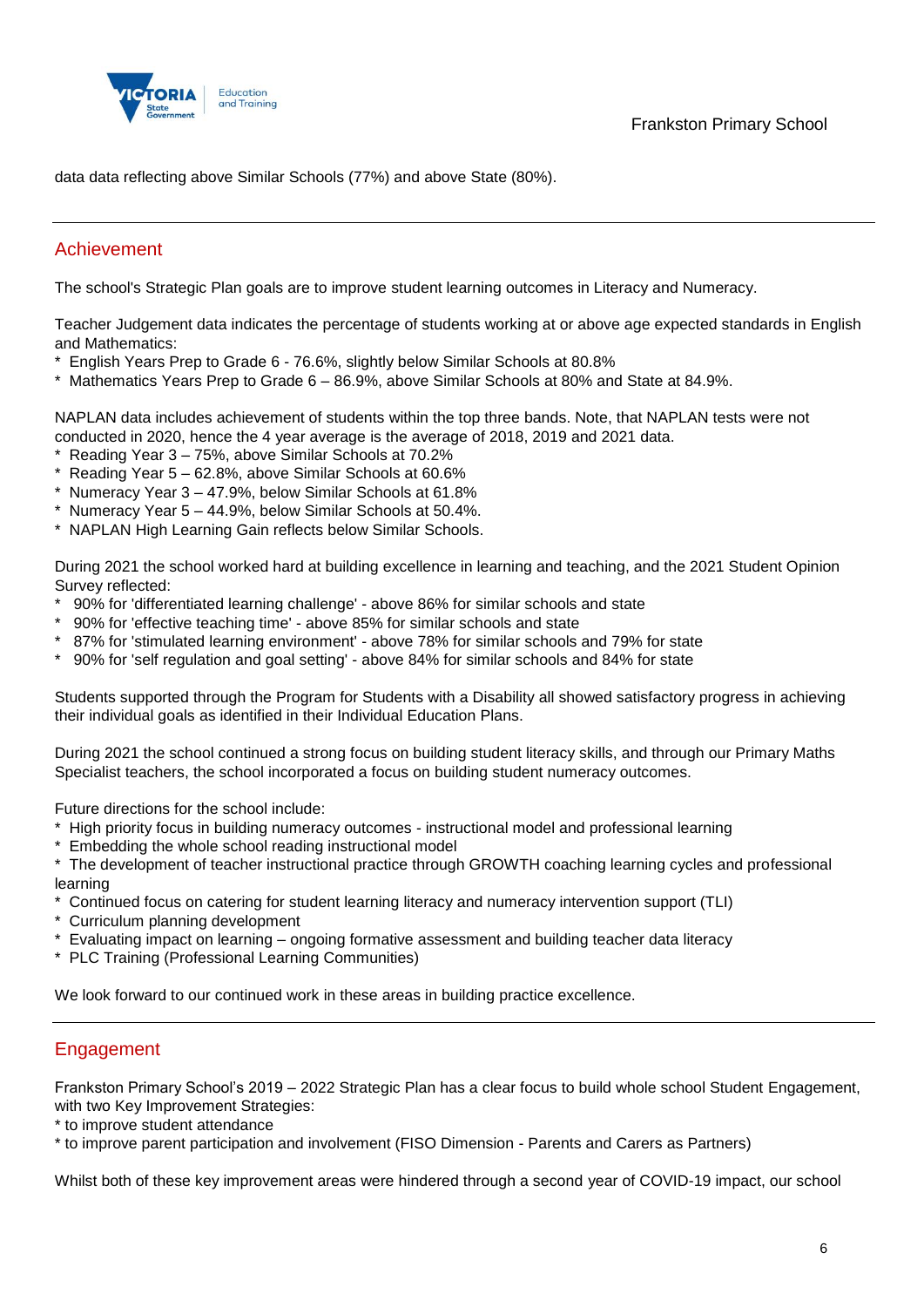

# Frankston Primary School

continues to pride itself on our whole school positive school culture, student and parent and Carer engagement. All school staff continued to work diligently through COVID-19 remote learning to ensure students and families remained engaged and connected with the school - placing a large focus on maintaining positive home-school relationships in and out of remote learning.

The school employed the below strategies through 2021 in support of high level student, parent and carer engagement through remote learning:

Class teachers contacted all families by phone call and developed remote connection – focusing on wellbeing support and access of support agencies, access of internet and ICT devices to support remote learning, feedback on effective communication channels to assist school-home communication forums.

Weekly / fortnightly phone calls continued to all families throughout remote learning – particularly with identified high need students / families to ensure maximum engagement continued throughout these periods.

\* Class Dojo provided a reliable platform for home-school connections and messages from parents and carers to teachers.

Introduction of Google Classroom 3 - 6 supported increased connection to students through effective feedback channels.

The DET Parent Remote Learning Survey reflected a positive increase in teacher-home communication and only a slight decrease in parent participation which shows positive results considering the two years of COVID impact. Overall the Parent survey reflects 81.2% in parent satisfaction on par with State results.

The school met our Attendance Improvement Goal for 2021, with data showing an overall decrease in student absence rates from the start of our strategic plan - 17.14 in 2018 and 14.1 in 2021. The 2021 student absence data reflects the school's four-year average at 15.1 days absence per student, which is above similar schools at 16.8 and on par with state average. The school is very proud of how we have worked to support and improve student attendance during face to face and remote learning periods, with this remaining a focus for the school in 2022.

The 2021 Student Opinion Survey reflected:

- 75% for 'emotional and relational regulation' above 71% for similar schools and 73% state
- 86% for 'peer relationships' above 82% for similar schools and 84% for state
- 16% for 'resilience' above 7% for similar schools and 8% for state
- 84% for 'motivation and interest' above 79% for similar school and state

Our school is proud of our accomplishments in these areas and continues to strive to provide our learning community with a stimulating, safe and caring environment where excellence in learning and teaching is at the core of what we do.

# **Wellbeing**

2021 led to a further complex and challenging year in schools, and Frankston Primary School remained strongly committed in ensuring we successfully addressed and met the wellbeing needs of all of our students.

Strategies to support our students' wellbeing included:

• Regular weekly check-in circles and circle time both face to face teaching and throughout remote WebEX connections

• Weekly / fortnightly parent phone calls by class teacher and Assistant Principal – supporting wellbeing needs of students and families.

• Regular monitoring of student and family wellbeing, reviewing and responding to wellbeing needs and support of students and families

• Engagement Zone Grid activities – recognised by the department as an exemplar high level engagement activity

• Onsite learning maintained a high level student wellbeing focus at all times - remaining highly adaptive and flexible to our increasing onsite needs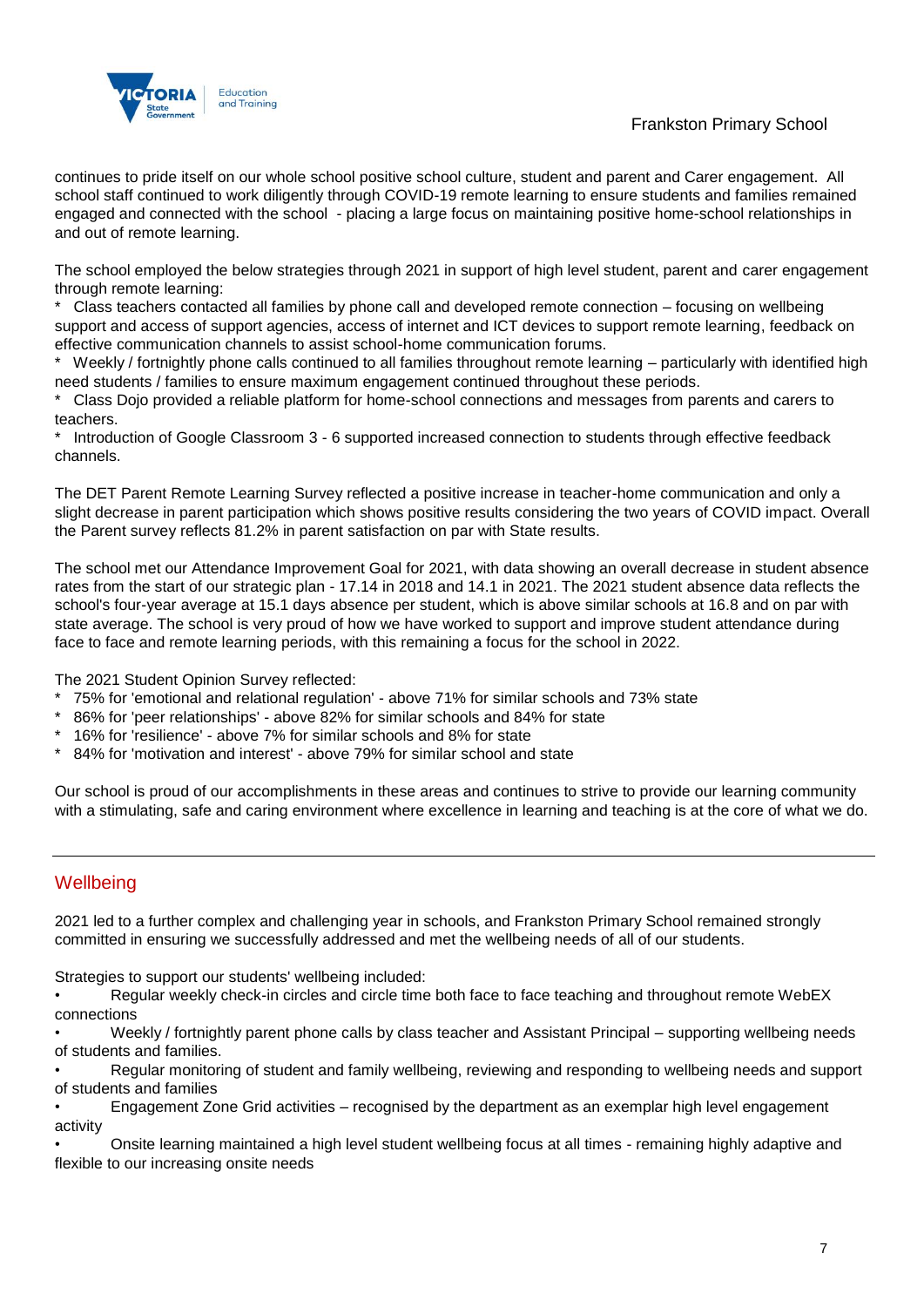

Frankston Primary School

The school ensured a strong focus in supporting student connectedness through:

• Classroom circle time

• Restorative language and wellbeing classroom activities to build and develop classroom connections – focus on building positive relationships, clear use of restorative practice language

• Ensuring consistent classroom routines and maintaining clear expectations of all students.

The implementation of Respectful Relationships was delayed due to COVID-19 impact and will be fully implemented across the school during 2021.

The Student Opinion Survey reflected positive results in:

Sense of Connectedness - four-year average reflects 87.8%, above similar similar schools and the state.

The Staff Opinion Survey reflected positive results in 'School Climate' at 89.4%, above state average of 77.8%.

Frankston Primary School is proud of our positive connected school environment that supports the wellbeing of our whole community - students, families and staff.

# Finance performance and position

Frankston Primary School maintained a sound financial position throughout 2021.

During 2021, many sub program budgets were again not utilised for their intended projected spending throughout the year due to meeting changing demands in response to COVID-19. The school saw considerably more funds required to meet the on-going demands of replacing teaching staff with Casual Relief Teachers.

The 2019 - 2022 School Strategic Plan, along with the 2021 Annual Implementation Plan, continued to provide the framework for the allocation of our sizeable equity funds. This included financing our Learning Specialist 0.4 for instructional coaching with teaching staff and 0.2 peer observation support, funding a 1.0 learning intervention teacher along with Tutor Learning Funds 12 hours of additional ES staff support supporting students with additional needs. The allocation of this additional staffing was well utilised during the COVID-19 year - with our Learning Specialist continuing to utilise instructional coaching and mentoring to support teacher as our school responded to the on-going, everchanging and evolving needs of remote learning. Our Learning Intervention Teacher continued to support targeted students through remote on-line teaching, providing literacy resources to students and families and supporting classroom teachers in meeting targeted student learning needs. Our additional ES staff support were well utilised during the 2021 COVID-19 year to support the wellbeing of our students, families and community and in particular the school's growing high-level response to onsite learning support.

Unspent government program funds, such as Respectful Relationships, Student Excellence - High Ability Program and Swimming Support Program were rolled over into 2022.

During 2021 School Council completed a number of grounds condition projects utilising funds from the High Yield Account, including carrying out the second year of our School Council Painting Maintenance Program.

During 2021 the school was successful in securing three grants from the VSBA. Two through the rolling facilities audit - \$20 000 for further condition maintenance items identified in the audit and the second for \$95 000 for items identified from a further roof specialist assessment. The third grant was through the remote learning shade sails grant to provide further shaded outside learning areas.

The Minor Capital Works Grant works for our toilet refurbishments was delayed late 2021 due to COVID interruptions. We are looking forward to all of these works being completed during the 2022 year.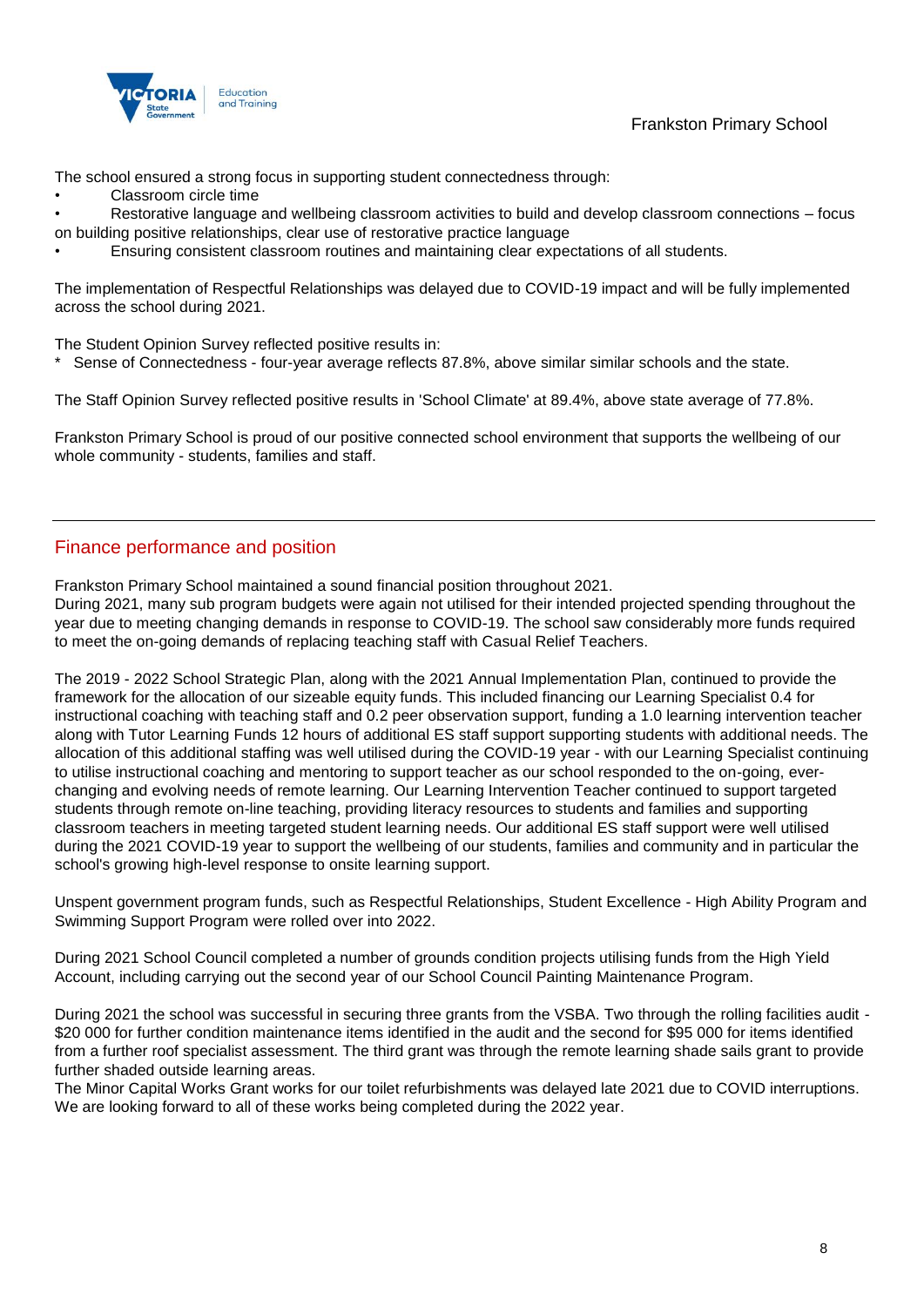

# **For more detailed information regarding our school please visit our website at [https://www.frankstonps.vic.gov.au](https://www.frankstonps.vic.gov.au/)**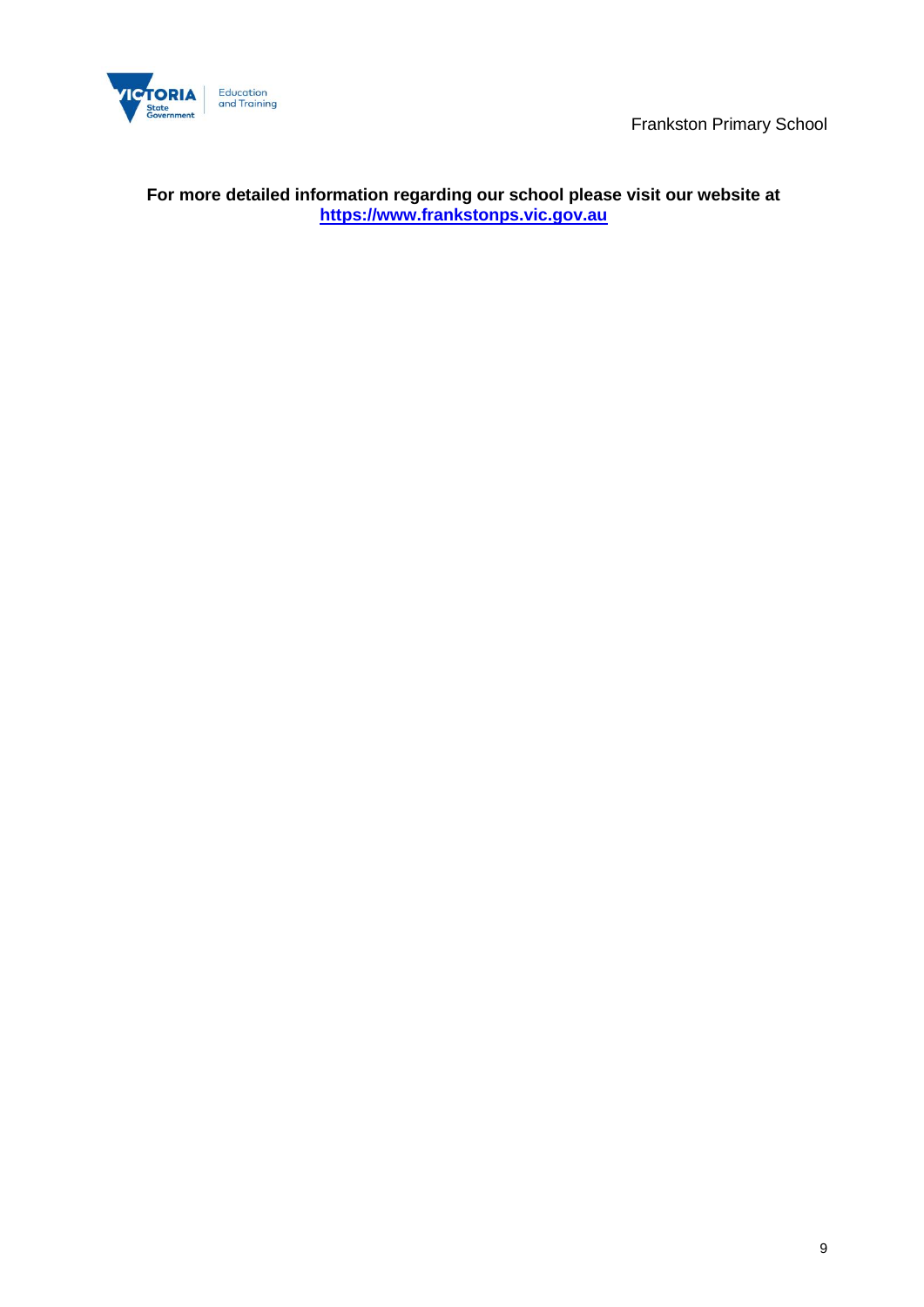

# **Performance Summary**

The Performance Summary for government schools provides an overview of how this school is contributing to the objectives of the Education State and how it compares to other Victorian government schools.

All schools work in partnership with their school community to improve outcomes for children and young people. Sharing this information with parents and the wider school community helps to support community engagement in student learning, a key priority of the Framework for Improving Student Outcomes.

Refer to the 'How to read the Annual Report' section for help on how to interpret this report.

# SCHOOL PROFILE

#### **Enrolment Profile**

A total of 240 students were enrolled at this school in 2021, 126 female and 114 male.

15 percent of students had English as an additional language and 5 percent were Aboriginal or Torres Strait Islander.

#### **Overall Socio-Economic Profile**

The overall school's socio-economic profile is based on the school's Student Family Occupation and Education index (SFOE).

SFOE is a measure of socio-educational disadvantage of a school, based on educational and employment characteristics of the parents/carers of students enrolled at the school. Possible SFOE band values are: Low, Low-Medium, Medium and High. A 'Low' band represents a low level of socio-educational disadvantage, a 'High' band represents a high level of socio-educational disadvantage.

This school's SFOE band value is: Medium

#### **Parent Satisfaction Summary**

The percent endorsement by parents on their school satisfaction level, as reported in the annual Parent Opinion Survey.

Percent endorsement indicates the percent of positive responses (agree or strongly agree) from parents who responded to the survey.



#### **School Staff Survey**

The percent endorsement by staff on School Climate, as reported in the annual School Staff Survey.

Percent endorsement indicates the percent of positive responses (agree or strongly agree) from staff who responded to the survey. Data is suppressed for schools with three or less respondents to the survey for confidentiality reasons.

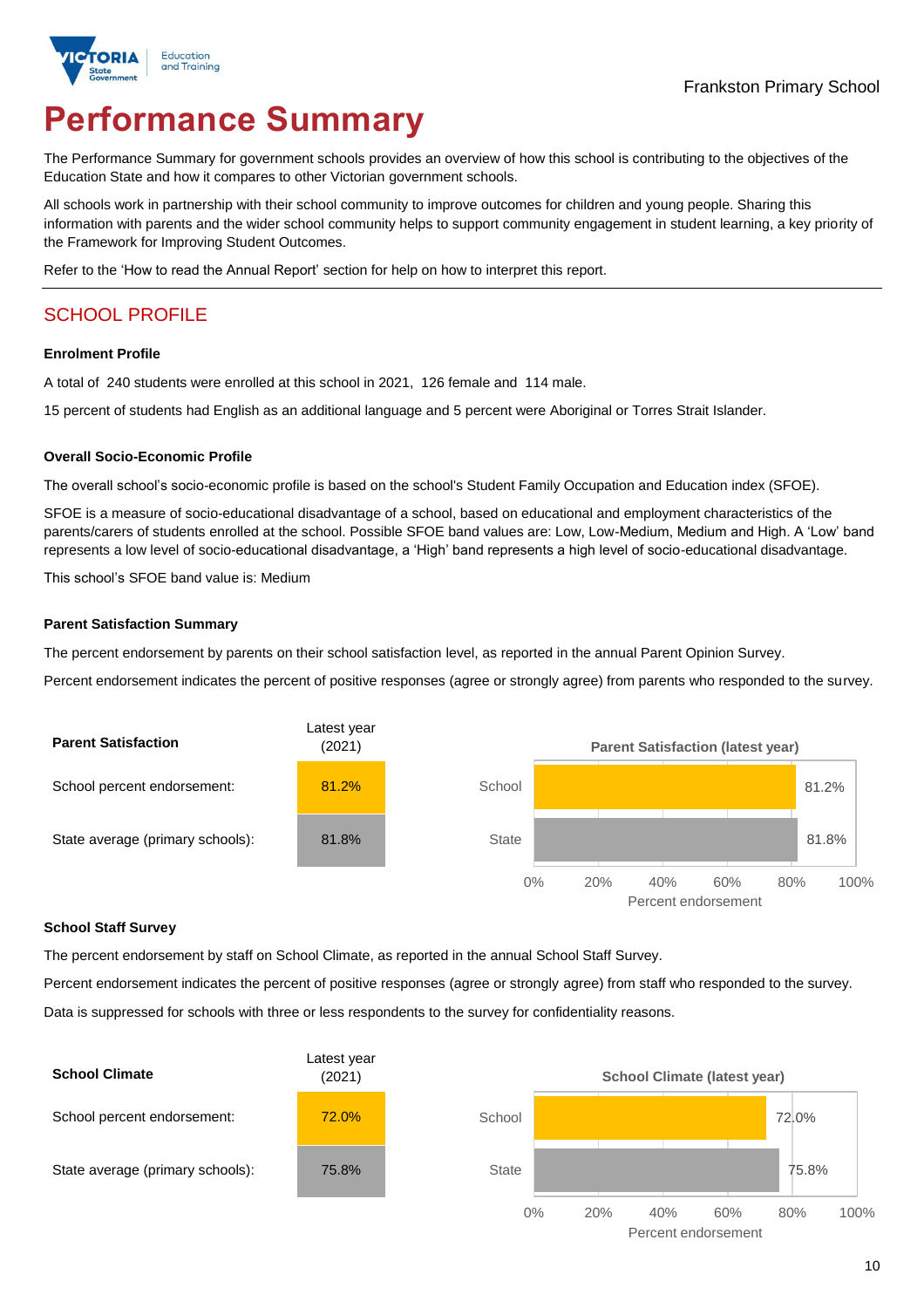

# ACHIEVEMENT

*Key: 'Similar Schools' are a group of Victorian government schools that are like this school, taking into account the school's socioeconomic background of students, the number of non-English speaking students and the size and location of the school.*

#### **Teacher Judgement of student achievement**

Percentage of students working at or above age expected standards in English and Mathematics.



Percent students at or above age expected level

| <b>Mathematics</b><br>Years Prep to 6                             | Latest year<br>(2021) |
|-------------------------------------------------------------------|-----------------------|
| School percent of students at or above age<br>expected standards: | 86.9%                 |
| Similar Schools average:                                          | 80.0%                 |
| State average:                                                    | 84.9%                 |

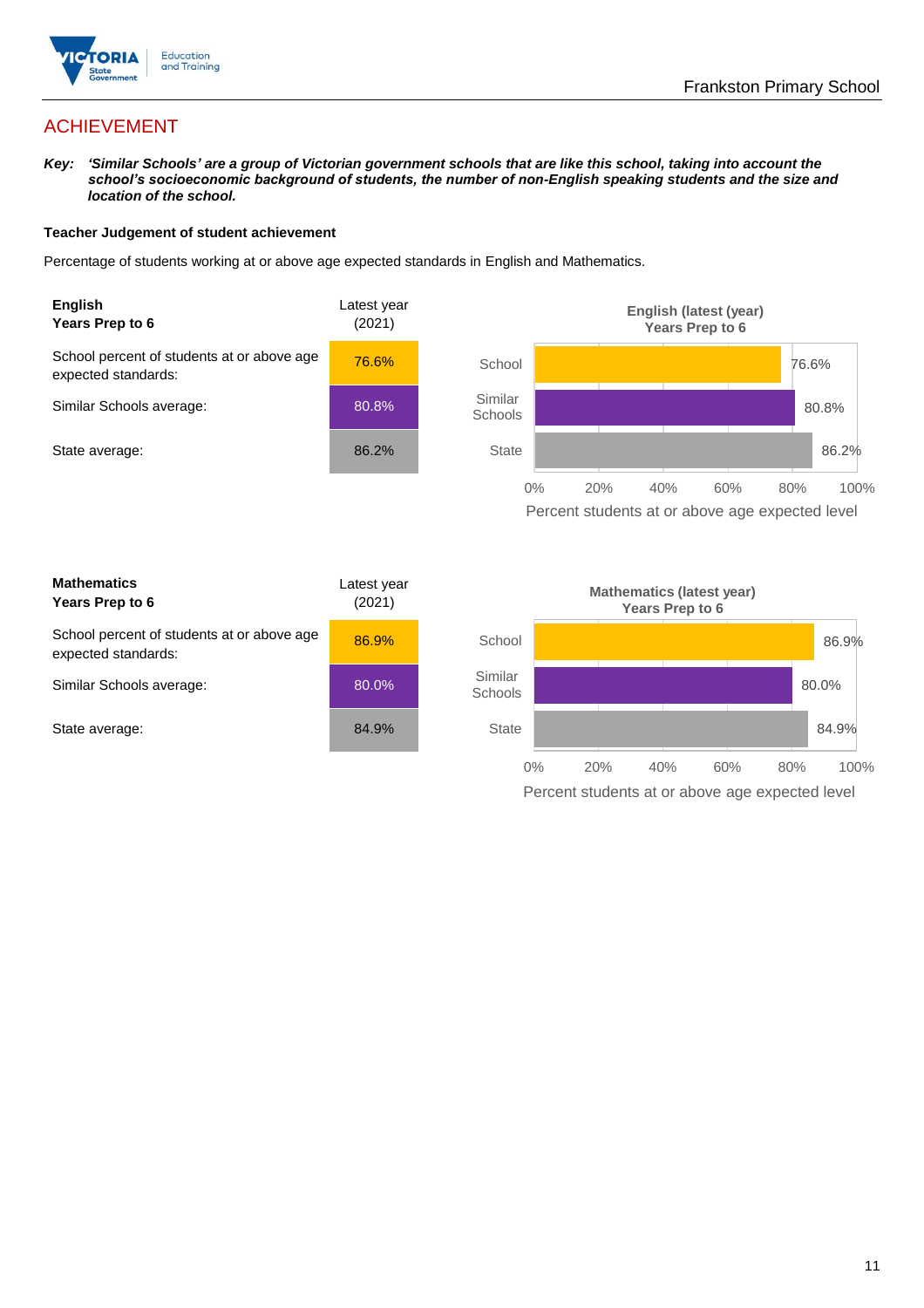

# ACHIEVEMENT (continued)

*Key: 'Similar Schools' are a group of Victorian government schools that are like this school, taking into account the school's socioeconomic background of students, the number of non-English speaking students and the size and location of the school.*

#### **NAPLAN**

Percentage of students in the top three bands of testing in NAPLAN.

Note: NAPLAN tests were not conducted in 2020, hence the 4-year average is the average of 2018, 2019 and 2021 data.

| Reading<br>Year <sub>3</sub>                      | Latest year<br>(2021) | 4-year<br>average | <b>NAPLAN Reading (latest year)</b><br>Year <sub>3</sub>                            |
|---------------------------------------------------|-----------------------|-------------------|-------------------------------------------------------------------------------------|
| School percent of students in<br>top three bands: | 67.9%                 | 75.0%             | School<br>67.9%                                                                     |
| Similar Schools average:                          | 69.3%                 | 70.2%             | Similar<br>69.3%<br>Schools                                                         |
| State average:                                    | 76.9%                 | 76.5%             | <b>State</b><br>76.9%                                                               |
|                                                   |                       |                   | $0\%$<br>60%<br>20%<br>40%<br>80%<br>100%<br>Percent of students in top three bands |
| Reading<br>Year 5                                 | Latest year<br>(2021) | 4-year<br>average | <b>NAPLAN Reading (latest year)</b><br>Year 5                                       |
| School percent of students in<br>top three bands: | 62.9%                 | 62.8%             | School<br>62.9%                                                                     |
| Similar Schools average:                          | 62.4%                 | 60.6%             | Similar<br>62.4%<br>Schools                                                         |
| State average:                                    | 70.4%                 | 67.7%             | <b>State</b><br>70.4%                                                               |
|                                                   |                       |                   | $0\%$<br>20%<br>40%<br>60%<br>80%<br>100%<br>Percent of students in top three bands |
| <b>Numeracy</b><br>Year <sub>3</sub>              | Latest year<br>(2021) | 4-year<br>average | <b>NAPLAN Numeracy (latest year)</b><br>Year <sub>3</sub>                           |
| School percent of students in<br>top three bands: | 48.3%                 | 47.9%             | School<br>48.3%                                                                     |
| Similar Schools average:                          | 59.4%                 | 61.8%             | Similar<br>59.4%<br>Schools                                                         |
| State average:                                    | 67.6%                 | 69.1%             | <b>State</b><br>67.6%                                                               |
|                                                   |                       |                   | 100%<br>$0\%$<br>20%<br>40%<br>60%<br>80%<br>Percent of students in top three bands |
| <b>Numeracy</b><br>Year 5                         | Latest year<br>(2021) | 4-year<br>average | <b>NAPLAN Numeracy (latest year)</b><br>Year 5                                      |
| School percent of students in<br>top three bands: | 37.1%                 | 44.9%             | School<br>37.1%                                                                     |
| Similar Schools average:                          | 52.4%                 | 50.4%             | Similar<br>52.4%<br>Schools                                                         |
| State average:                                    |                       |                   |                                                                                     |
|                                                   | 61.6%                 | 60.0%             | <b>State</b><br>61.6%                                                               |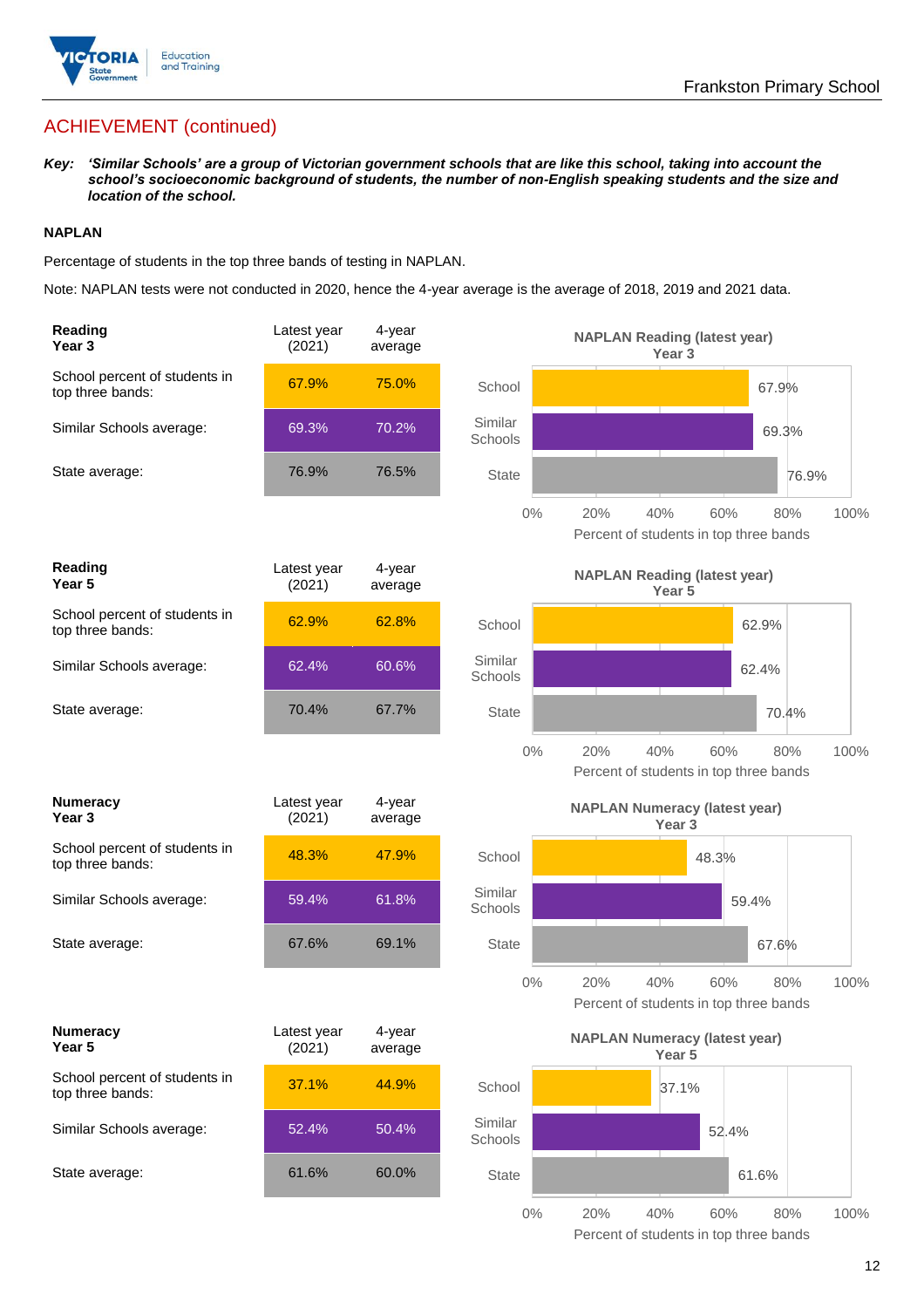

# Frankston Primary School

# ACHIEVEMENT (continued)

#### **NAPLAN Learning Gain**

NAPLAN learning gain is determined by comparing a student's current year result relative to the results of all 'similar' Victorian students (i.e., students in all sectors in the same year level who had the same score two years prior). If the current year result is in the top 25 percent, their gain level is categorised as 'High'; middle 50 percent is 'Medium'; bottom 25 percent is 'Low'.

#### **Learning Gain Year 3 (2019) to Year 5 (2021)**

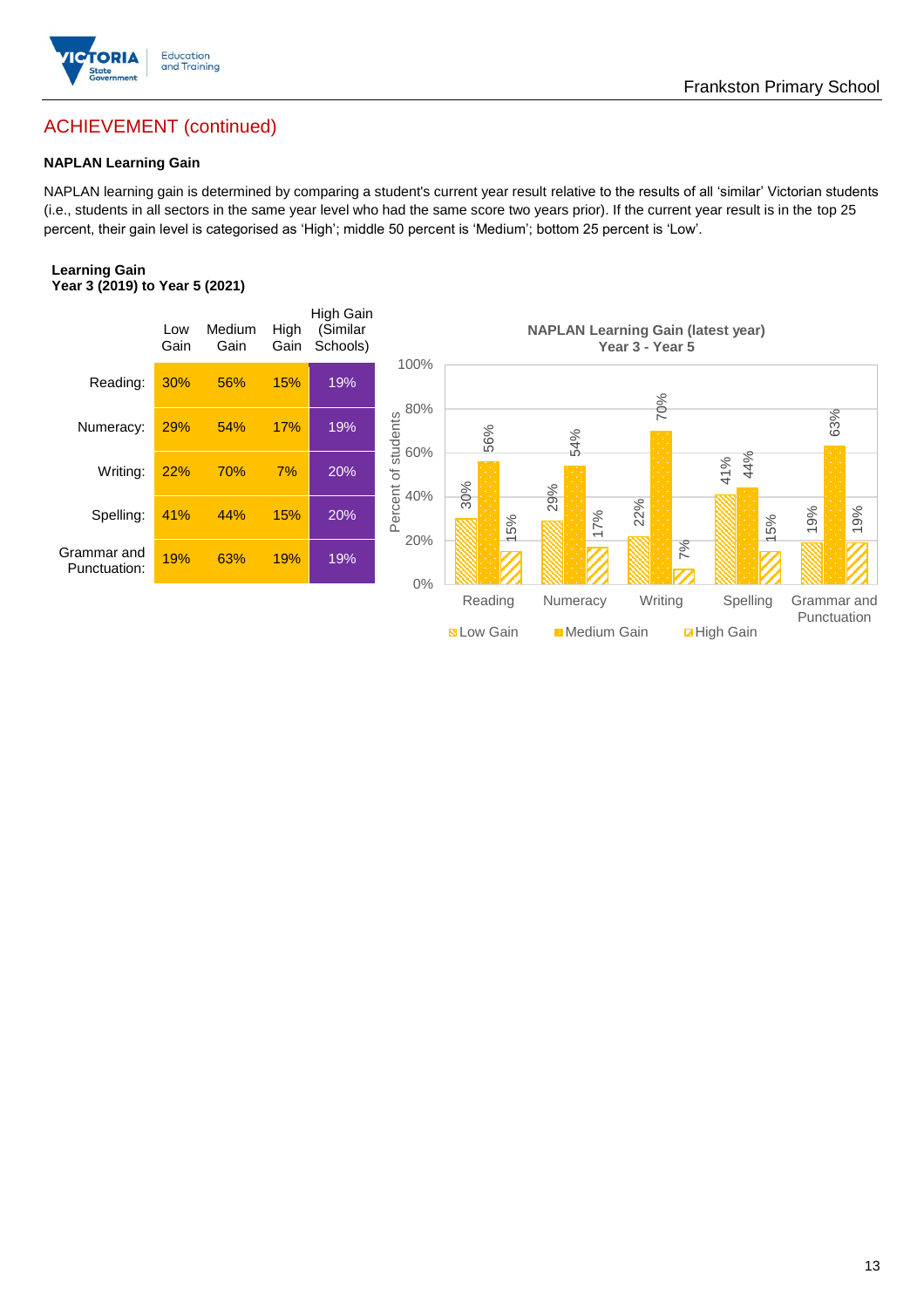

# ENGAGEMENT

*Key: 'Similar Schools' are a group of Victorian government schools that are like this school, taking into account the school's socioeconomic background of students, the number of non-English speaking students and the size and location of the school.*

#### **Average Number of Student Absence Days**

Absence from school can impact on students' learning. Common reasons for non-attendance include illness and extended family holidays. Absence and attendance data in 2020 and 2021 may have been influenced by COVID-19.



#### **Attendance Rate (latest year)**

|                                             | Prep | Year 1 | Year 2 | Year 3 | Year 4 | Year 5 | Year 6 |
|---------------------------------------------|------|--------|--------|--------|--------|--------|--------|
| Attendance Rate by year level<br>$(2021)$ : | 93%  | 94%    | 94%    | 93%    | 94%    | 91%    | 92%    |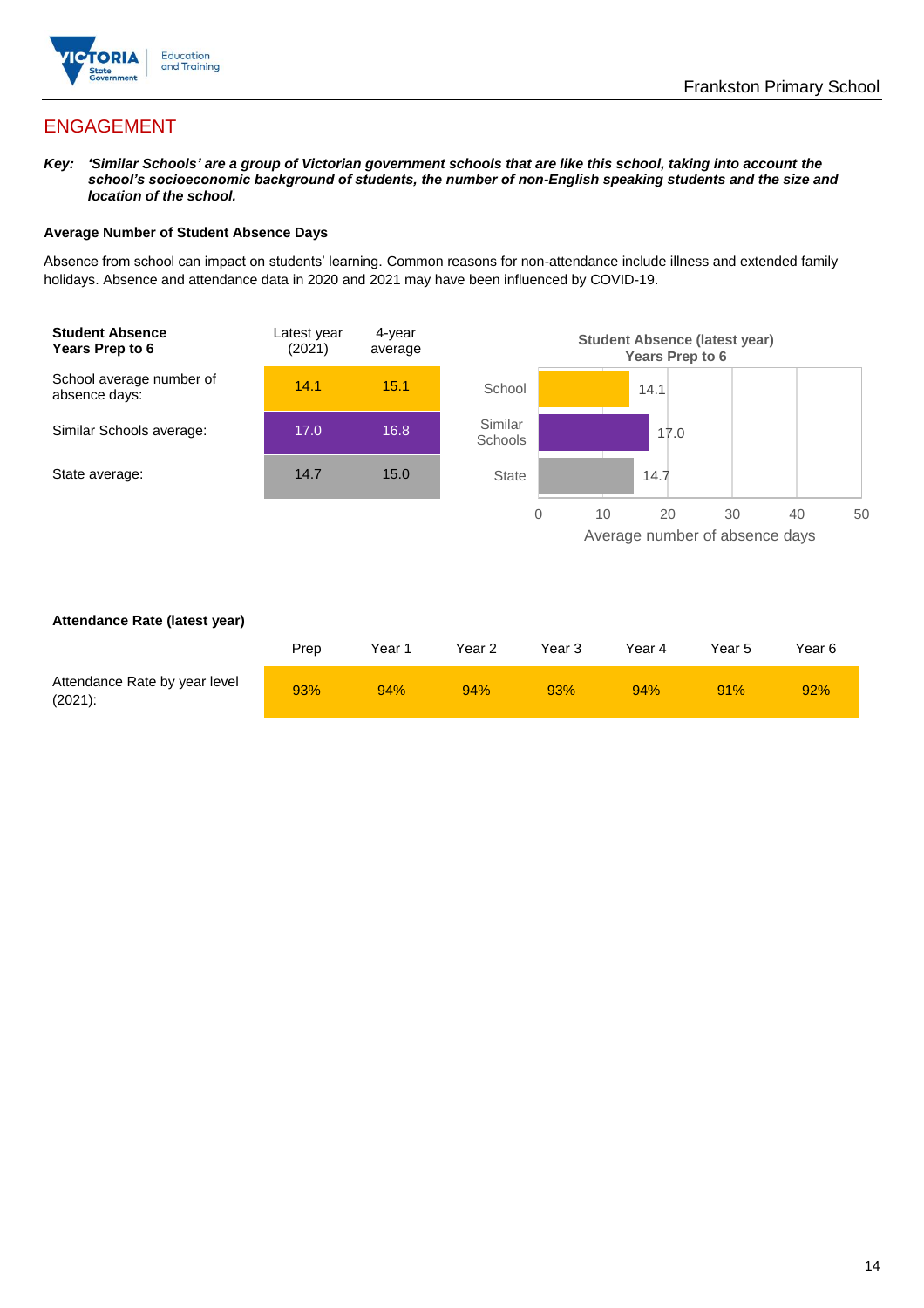

# **WELLBEING**

*Key: 'Similar Schools' are a group of Victorian government schools that are like this school, taking into account the school's socioeconomic background of students, the number of non-English speaking students and the size and location of the school.*

#### **Student Attitudes to School – Sense of Connectedness**

The percent endorsement on Sense of Connectedness factor, as reported in the Attitudes to School Survey completed annually by Victorian government school students, indicates the percent of positive responses (agree or strongly agree).



*Due to lower participation rates, differences in the timing of the survey/length of survey period and the general impact of Covid19 across 2020 and 2021, data are often not comparable with previous years or within similar school groups. Care should be taken when interpreting these results.*



#### **Student Attitudes to School – Management of Bullying**

The percent endorsement on Management of Bullying factor, as reported in the Attitudes to School Survey completed annually by Victorian government school students, indicates the percent of positive responses (agree or strongly agree).

| <b>Management of Bullying</b><br>Years 4 to 6 | Latest year<br>(2021) | 4-year<br>average |  |
|-----------------------------------------------|-----------------------|-------------------|--|
| School percent endorsement:                   | 85.9%                 | 89.1%             |  |
| Similar Schools average:                      | 76.7%                 | 77.3%             |  |
| State average:                                | 78.4%                 | 79.7%             |  |

*Due to lower participation rates, differences in the timing of the survey/length of survey period and the general impact of Covid19 across 2020 and 2021, data are often not comparable with previous years or within similar school groups. Care should be taken when interpreting these results.*

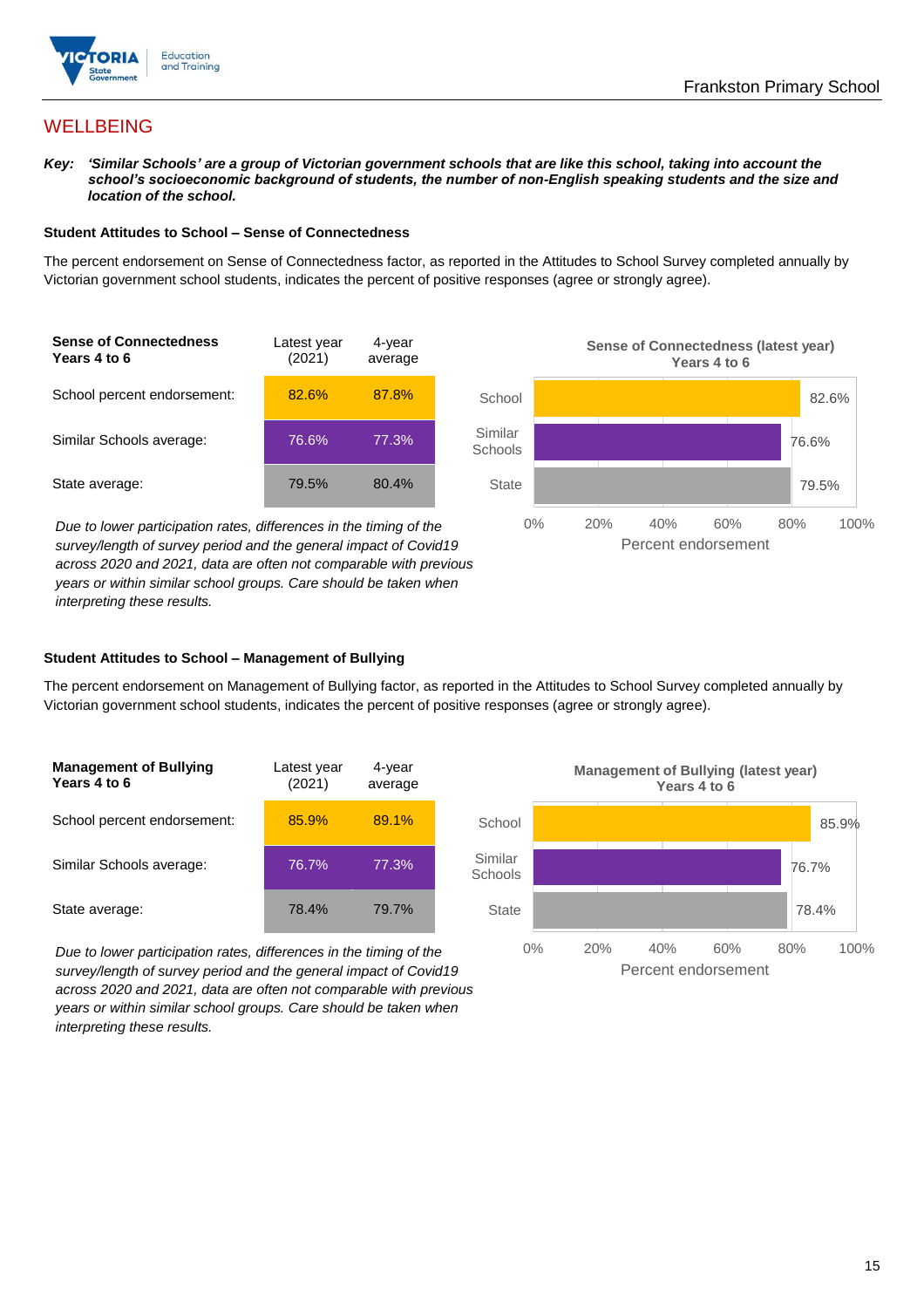

# **Financial Performance and Position**

FINANCIAL PERFORMANCE - OPERATING STATEMENT SUMMARY FOR THE YEAR ENDING 31 DECEMBER, 2021

| <b>Revenue</b>                  | <b>Actual</b> |
|---------------------------------|---------------|
| <b>Student Resource Package</b> | \$2,565,685   |
| Government Provided DET Grants  | \$450,397     |
| Government Grants Commonwealth  | \$9,900       |
| Government Grants State         | \$0           |
| Revenue Other                   | \$6,791       |
| <b>Locally Raised Funds</b>     | \$75,497      |
| <b>Capital Grants</b>           | \$0           |
| <b>Total Operating Revenue</b>  | \$3,108,271   |

| Equity <sup>1</sup>                                 | <b>Actual</b> |
|-----------------------------------------------------|---------------|
| Equity (Social Disadvantage)                        | \$245,473     |
| Equity (Catch Up)                                   | \$0           |
| <b>Transition Funding</b>                           | \$0           |
| Equity (Social Disadvantage - Extraordinary Growth) | \$0           |
| <b>Equity Total</b>                                 | \$245.473     |

| <b>Expenditure</b>                    | <b>Actual</b> |
|---------------------------------------|---------------|
| Student Resource Package <sup>2</sup> | \$2,342,446   |
| Adjustments                           | \$0           |
| <b>Books &amp; Publications</b>       | \$1,117       |
| Camps/Excursions/Activities           | \$32,935      |
| <b>Communication Costs</b>            | \$2,937       |
| Consumables                           | \$47,242      |
| Miscellaneous Expense <sup>3</sup>    | \$36,647      |
| <b>Professional Development</b>       | \$11,062      |
| Equipment/Maintenance/Hire            | \$48,958      |
| <b>Property Services</b>              | \$74,808      |
| Salaries & Allowances <sup>4</sup>    | \$54,767      |
| <b>Support Services</b>               | \$73,785      |
| Trading & Fundraising                 | \$6,510       |
| Motor Vehicle Expenses                | \$61          |
| Travel & Subsistence                  | \$0           |
| <b>Utilities</b>                      | \$17,205      |
| <b>Total Operating Expenditure</b>    | \$2,750,479   |
| <b>Net Operating Surplus/-Deficit</b> | \$357,792     |
| <b>Asset Acquisitions</b>             | \$0           |

(1) The equity funding reported above is a subset of the overall revenue reported by the school.

(2) Student Resource Package Expenditure figures are as of 24 Feb 2022 and are subject to change during the reconciliation process.

(3) Miscellaneous Expenses include bank charges, administration expenses, insurance and taxation charges.

(4) Salaries and Allowances refers to school-level payroll.